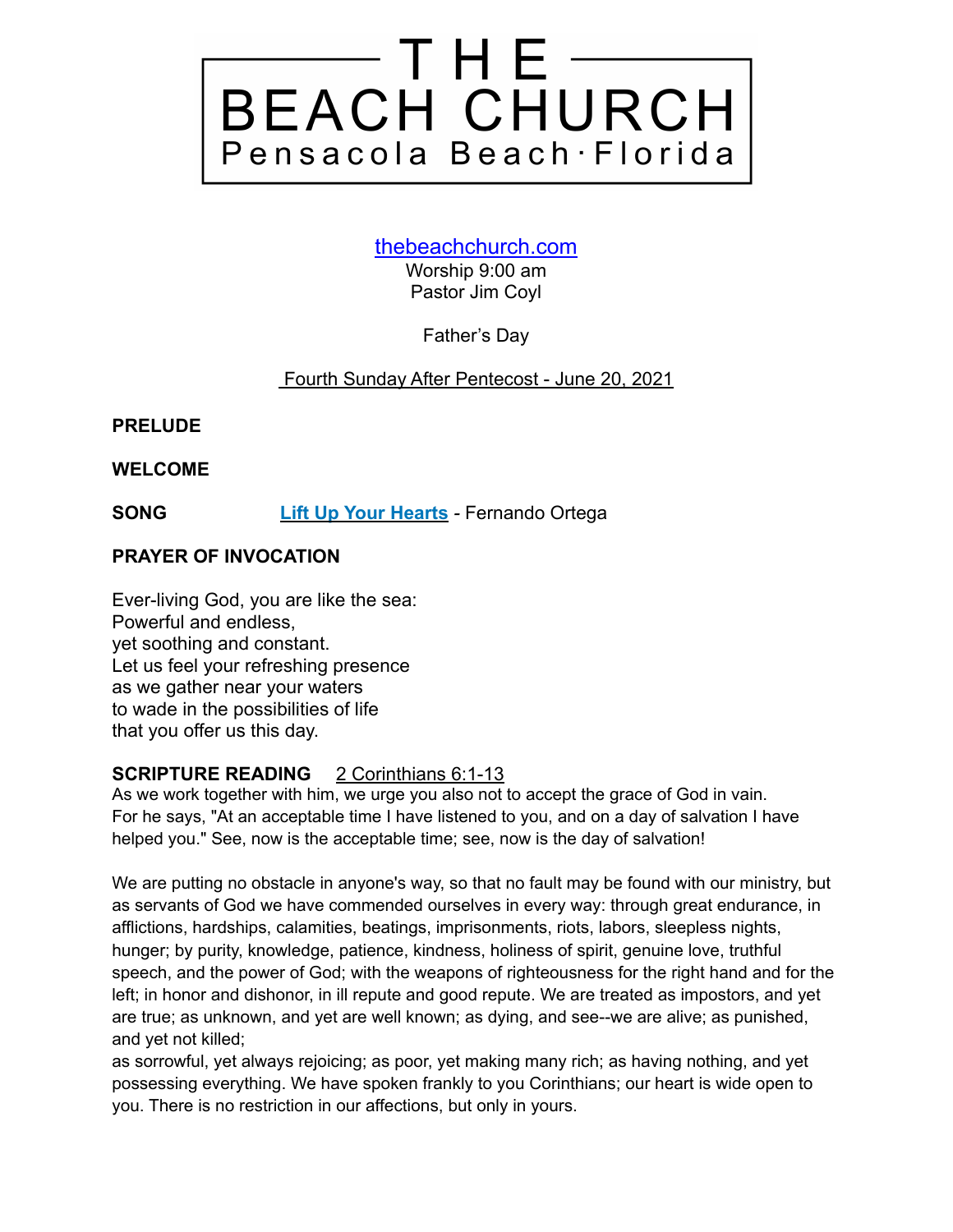In return--I speak as to children--open wide your hearts also.

**SERMON** *Reconciliation, Grace and Truth*

#### **PASTORAL PRAYER - THE LORD'S PRAYER**

Our Father, who art in heaven, hallowed be thy name, thy kingdom come, thy will be done, on earth as it is in heaven. Give us this day our daily bread. And forgive us our debts, as we forgive our debtors. And lead us not into temptation, but deliver us from evil. For thine is the kingdom, and the power, and the glory, forever. Amen.

**SONG [As for Us](https://youtu.be/l7Y_K1mp89w)** - **Fernando Ortega** 

**BENEDICTION**

**POSTLUDE**

# FAMILY CORNER

Hello, children of God! Wouldn't it be amazing if you could just give a signal and change the weather? Believe it or not, that is exactly what Jesus does in today's Gospel lesson! Jesus and His disciples were out on a boat, and a storm picked up. Now, remember that the disciples were fishermen, so they knew how to handle a boat and ride out waves. But this was a huge storm, with wind and rain and big waves! They started to get worried. They were so afraid that they didn't know what to do and thought they might drown. Through all of this, do you know where Jesus was? He was asleep! Can you believe that, just snoozing in the boat! Well, the disciples woke Him up and asked for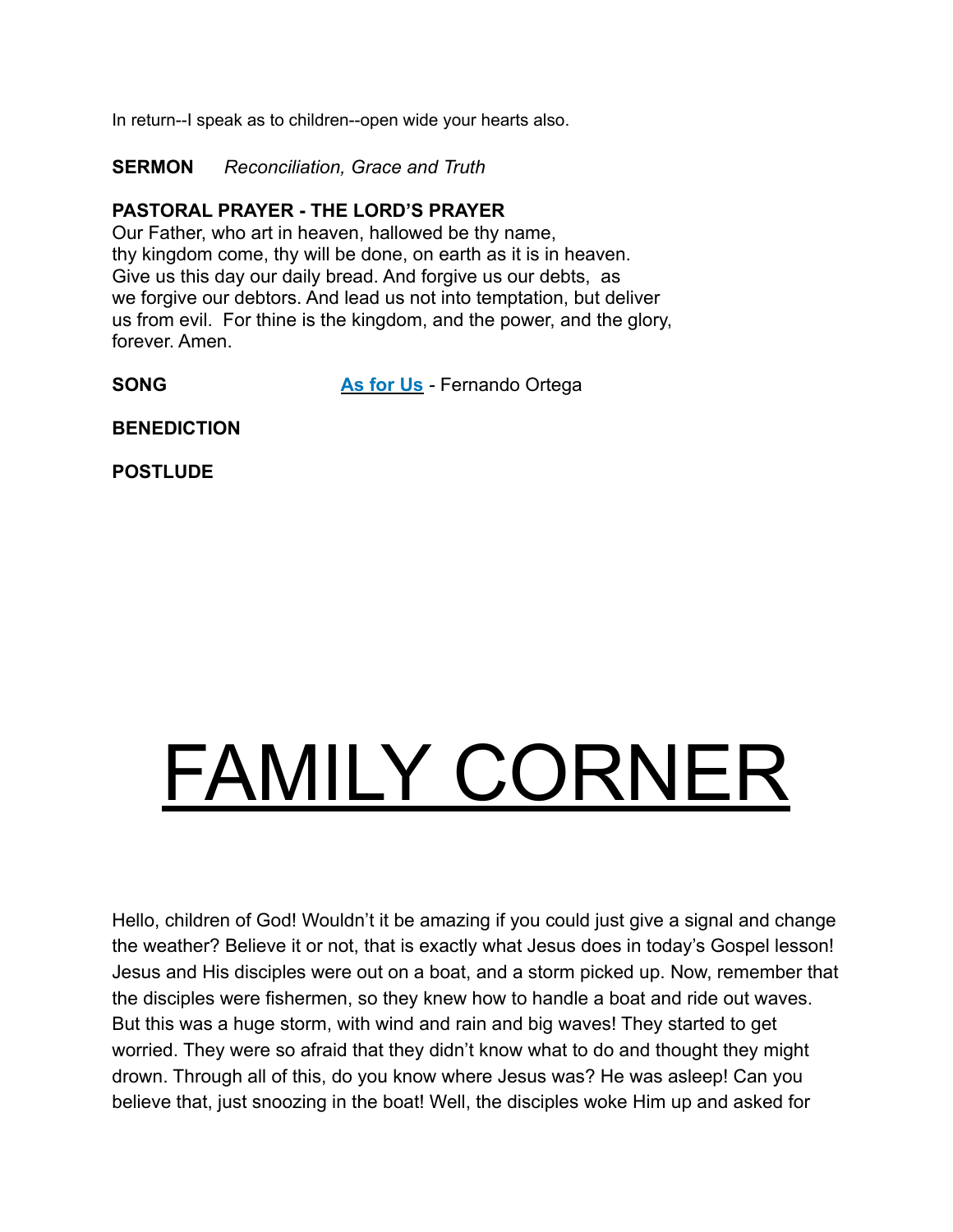help. Jesus got up, and told the waves "Peace! Be still!" All of a sudden, it was completely calm. It didn't even have to gradually die down, it was instant stillness on the water. The disciples were amazed, and asked who this man could possibly be, that even the wind and waves would obey Him at a simple word. Well, this man was God Himself, of course, who created the wind and waves. Jesus could certainly command the weather, but it seemed pretty remarkable to His followers. You know, this is a fascinating story, and it demonstrates God's amazing power. But it also reminds us of some other important things. Do you ever feel worried or scared? Jesus cares! He is in control, even when it might seem like He's "asleep" in the boat. When we pray and put our trust in Jesus, His power can calm our hearts and settle our nervous minds. He brings us lasting peace and calms the worries that threaten us. If Jesus can control the weather with just a simple command, we can be confident that He has power over our fears. We can ask Him for help, hope, and guidance. When things are rough, remember He is there in the boat with us! Trust in Him for strength. He will calm the storms in our lives! Let's say a prayer to thank God for taking care of us, and ask Him to help us trust in His power for peace in our lives.

Dear God, Thank you for being in control You can calm the weather and waves And you bring peace to my troubled heart . Thank you for taking care of me. Help me trust in you for all things. Thank you for your love. I love you, God! In Jesus name, Amen!

Here is the scripture that goes with today's lesson: On that day, when evening had come, he said to them, "Let us go across to the other side." And leaving the crowd, they took him with them in the boat, just as he was. And other boats were with him. And a great windstorm arose, and the waves were breaking into the boat, so that the boat was already filling. But he was in the stern, asleep on the cushion. And they woke him and said to him, "Teacher, do you not care that we are perishing?" And he awoke and rebuked the wind and said to the sea, "Peace! Be still!" And the wind ceased, and there was a great calm. He said to them, "Why are you so afraid? Have you still no faith?" And they were filled with great fear and said to one another, "Who then is this, that even the wind and the sea obey him? -Mark 4:35-41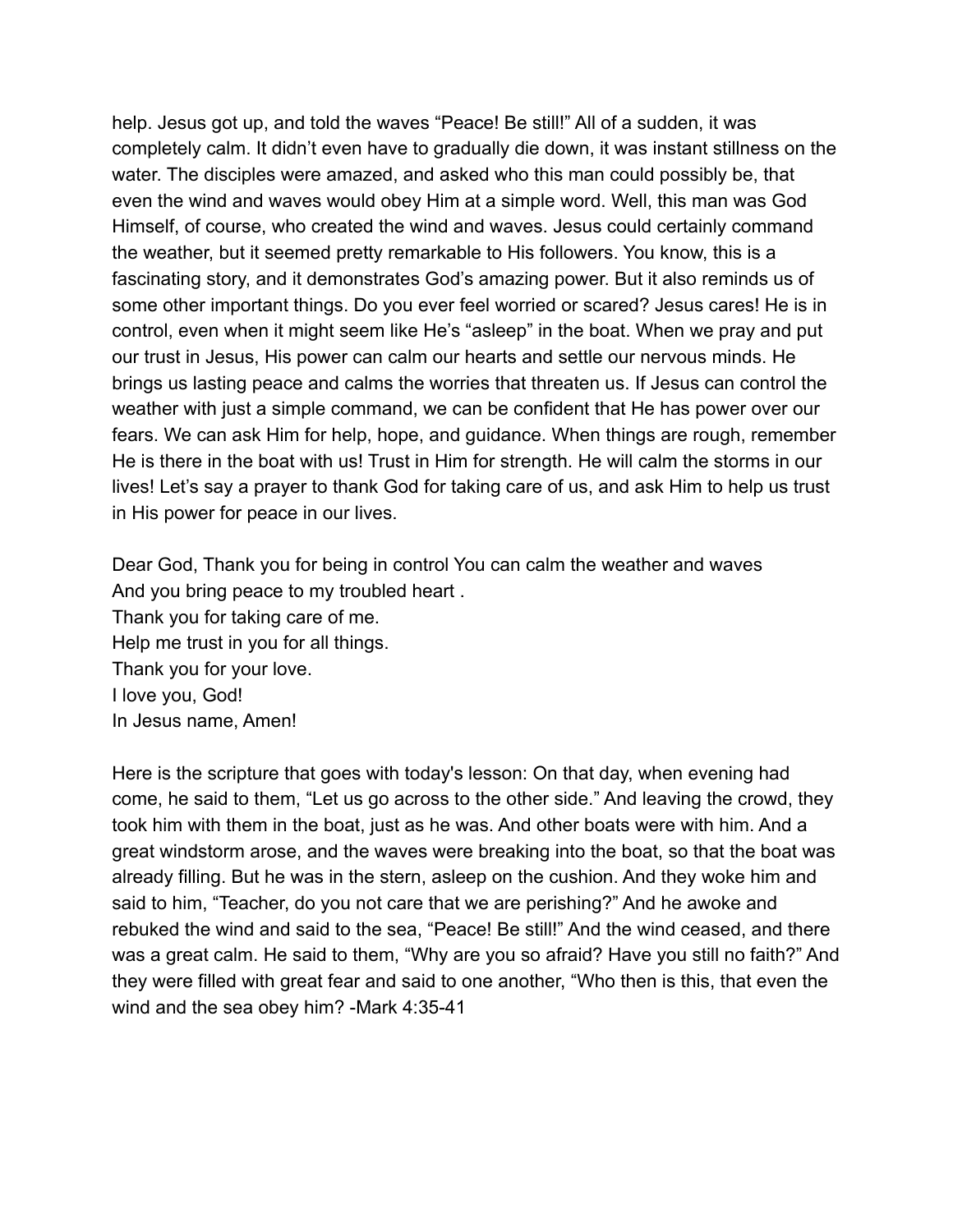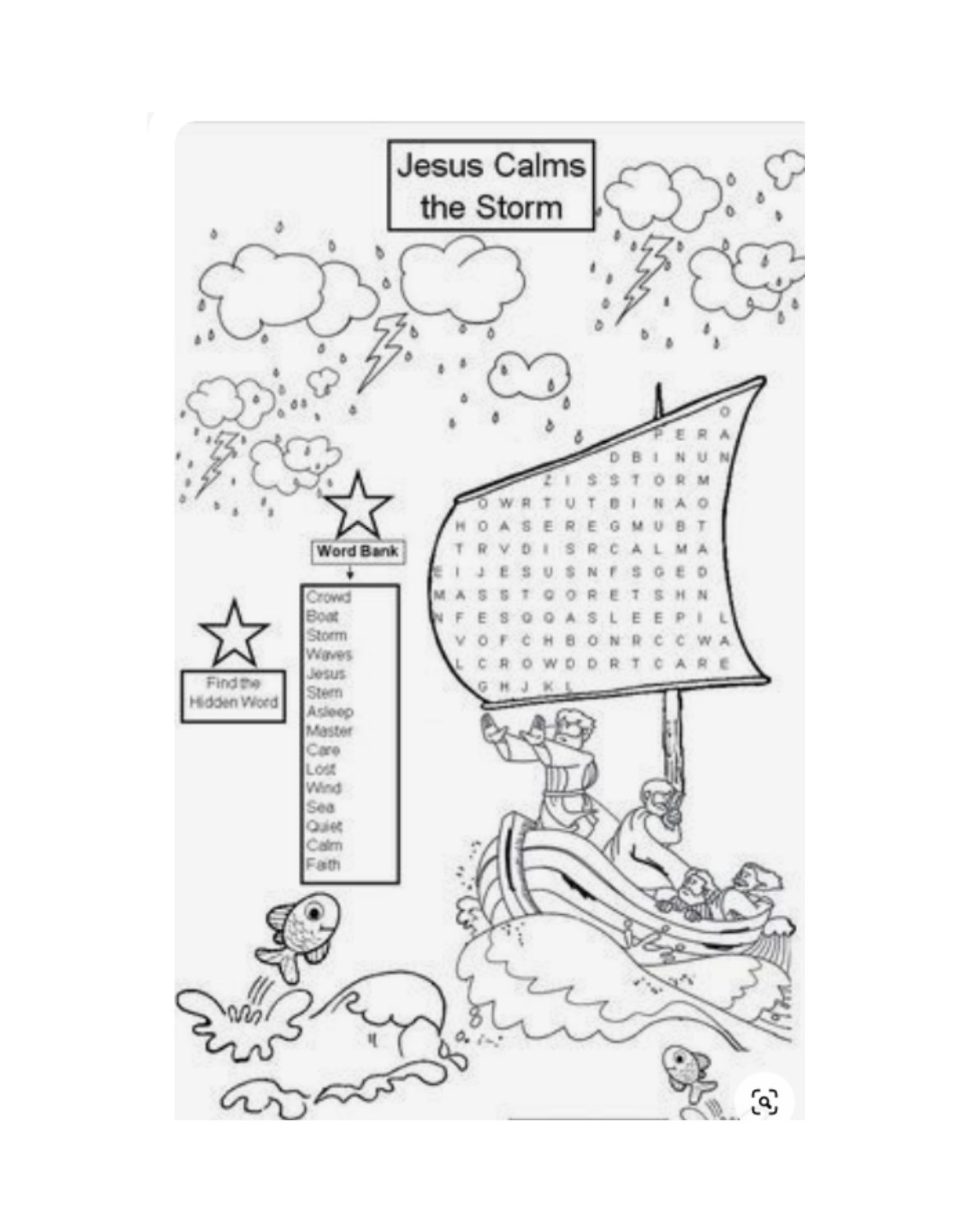# Peace! Be Still!

When Jesus woke up, he rebuked the wind and said to the waves, "Silence! Be still!" Suddenly the wind stopped, and there was a great calm. Mark 4:39 (NLT)

Based on Mark 4:26-29 (NIV)





## **ACROSS**

- 1. A period of twenty-four hours
- 5. A body of water that is surrounded by land
- 6. To have a feeling of fear
- 8. A relatively small craft which travels on water
- 9. A raised movement of water rolling across the surface of the sea

### **DOWN**

- 1. The original followers of Jesus
- 2. A violent weather condition with strong winds and heavy rain
- 3. A high degree of trust or confidence in someone
- 4. To be calm, without much activity
- 7. To die by being under water and unable to breathe

| <b>PEACE</b>     | STORM | DAY         | DROWN | AFRAID |
|------------------|-------|-------------|-------|--------|
| <b>DISCIPLES</b> | AKF   | <b>BOAT</b> | WAVE  | FAITH  |